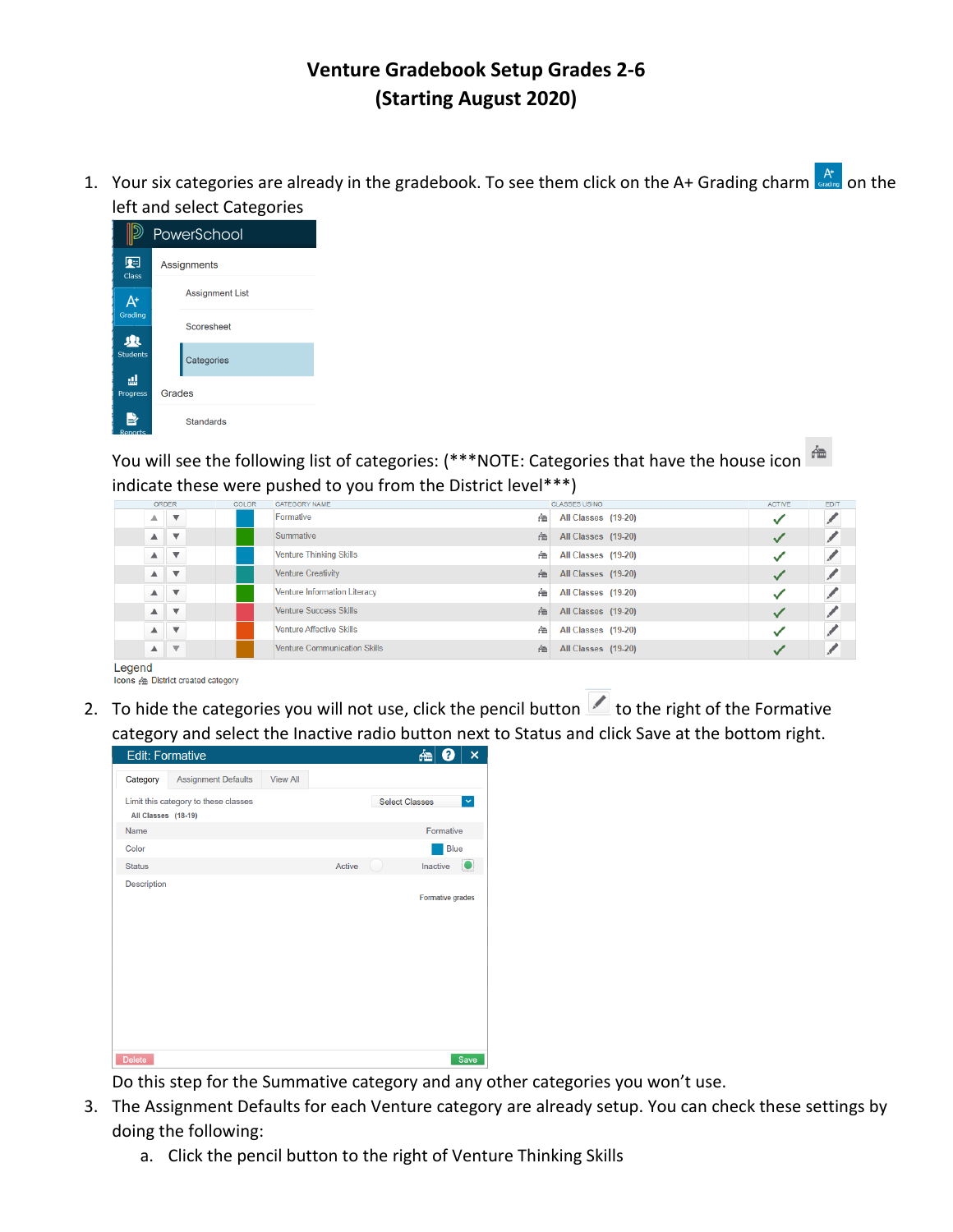- b. Click the Assignment Defaults tab
- c. Check the Score Type is set to Grade Scale and the Scoring Points to 5.
- d. Optional: You can choose to publish the Assignment immediately, Never, Days before due date, or On Due Date.
- e. Optional: You can check the box to publish scores or not and if the assignment should count in the final grade or not.
- f. \*REMEMBER: parent portals WILL see the percent behind the 1-5 grades, so you CAN choose to not publish your scores or you can let your parents know why they see a percent.\*\*
- g. Click Save at the bottom right.
- h. Your screen should look like the following:



- i. Do the above steps  $a g$  for the remaining 5 Venture categories.
- 4. Setup the Display Settings
	- ó. a. Click Settings in the Charms bar Settings
	- b. Click Display Settings from the pop-out menu
	- c. Under the Show Traditional Grades section click the drop down next to "Values to Show in the Traditional Grade Column" and select ONLY Grade.

**Display Settings** 

| Display and Sorting                     | Period / Day                                |
|-----------------------------------------|---------------------------------------------|
| <b>Traditional Grades</b>               |                                             |
| <b>Show Traditional Grades</b>          |                                             |
|                                         |                                             |
| Values to Show in the Traditional Grade | $\hat{\phantom{a}}$<br><b>Select Values</b> |
| <b>Column</b>                           | Grade                                       |
| <b>Standards Usage</b>                  | Percent                                     |

d. Check the box next to "Show Standards Pages and Links" and then check the box next to "Show Standards on Assignments"